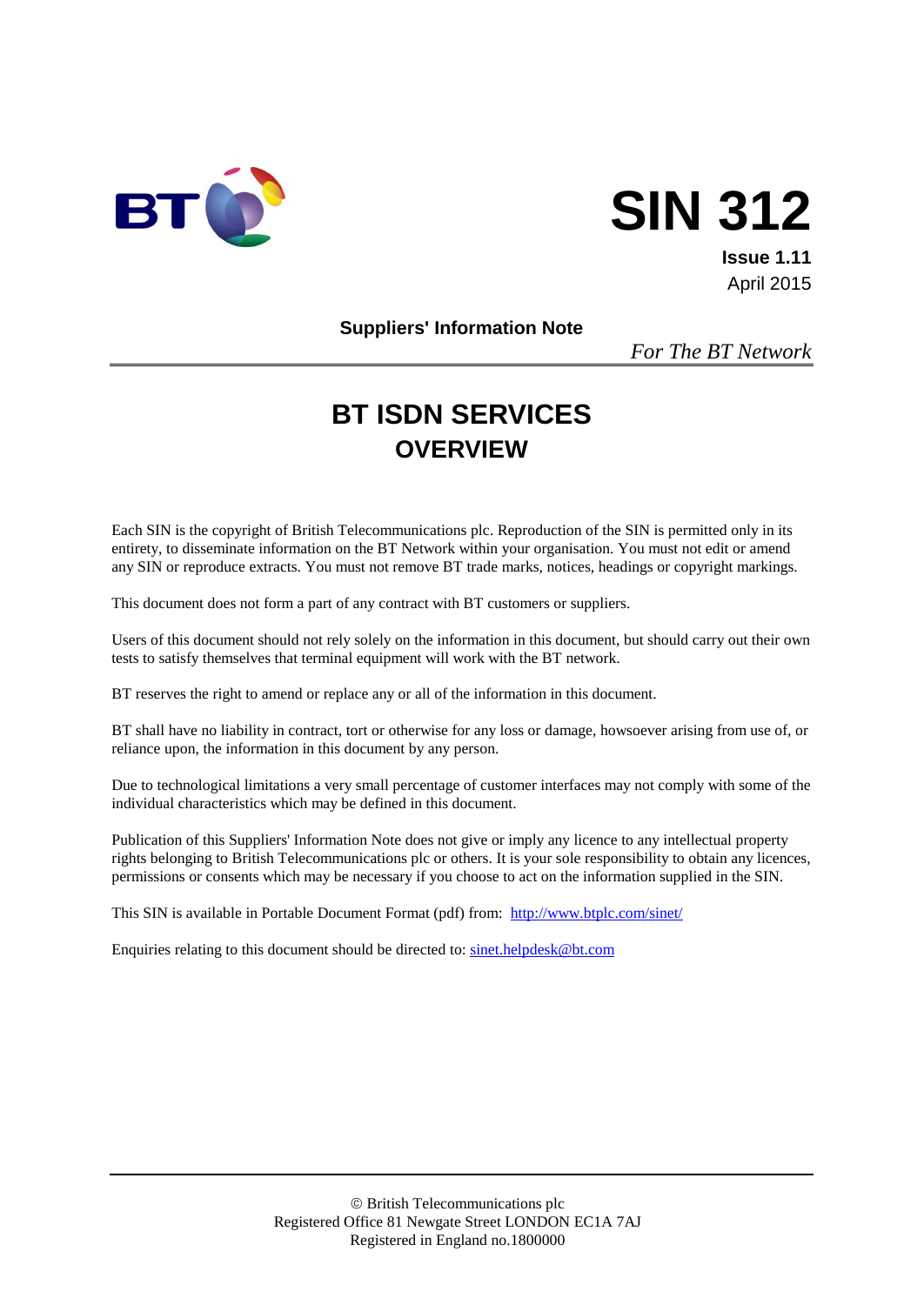# **CONTENTS**

| 3. |  |
|----|--|
|    |  |
|    |  |
|    |  |
|    |  |
|    |  |
|    |  |
|    |  |
|    |  |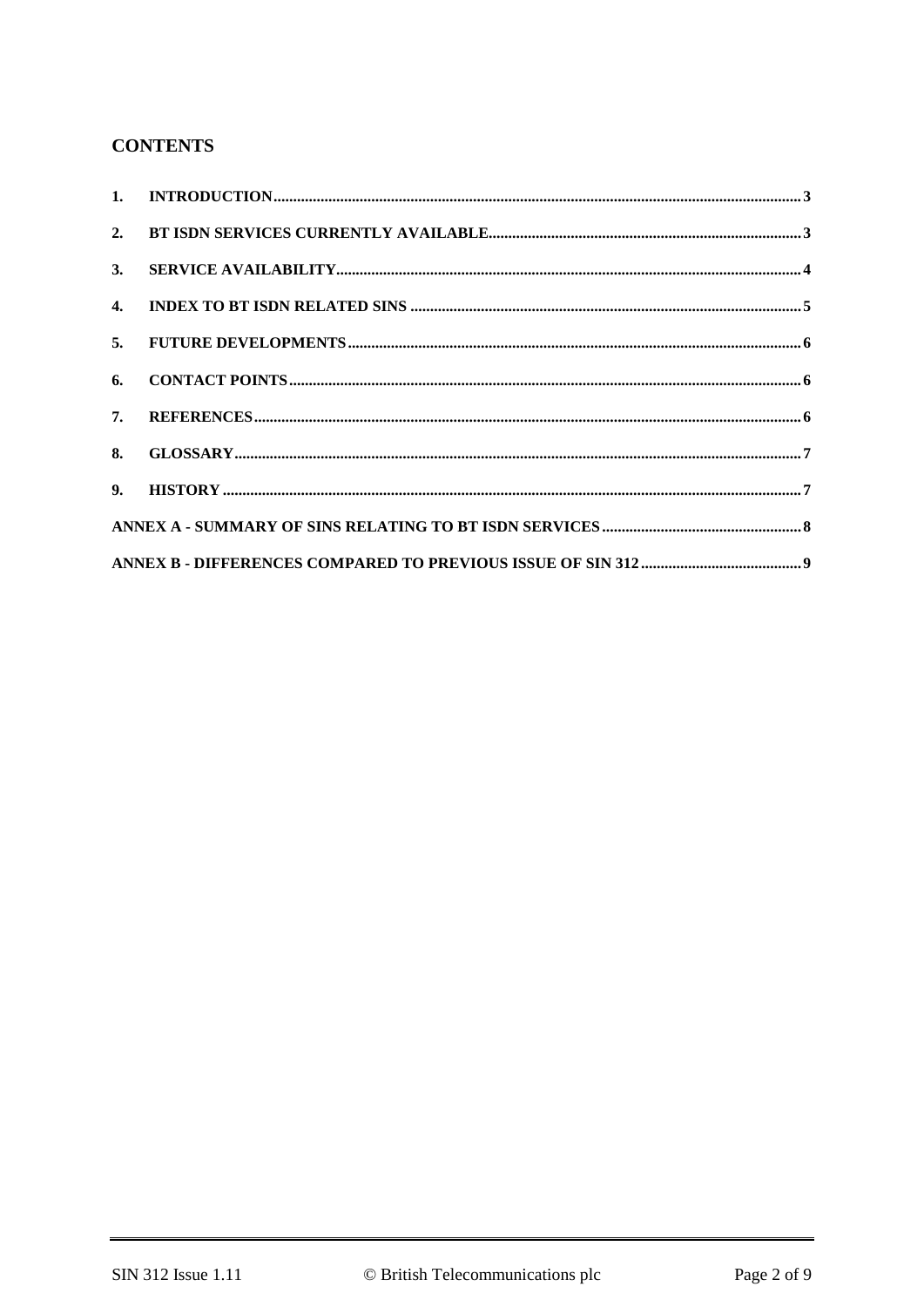# **1. INTRODUCTION**

1.1 BT launched an ISDN service some years prior to the completion of the European ISDN standards published by the European Telecommunications Standards Institute (ETSI) using a mixture of international and BT customised signalling standards. Subsequently the BT ISDN service has been enhanced to become fully compliant with the ETSI Standards. The benefits of an ISDN service compliant to the ETSI standards are:

- Pan-European Service
- An increased choice and European wide availability of CPE
- Future proofing the customer's service
- Additional Digital Calling Features.

NOTE: From 1<sup>st</sup> September 1999, all supplementary services provided on BT's ISDN Services were re-branded as "Digital Select Services". Following a subsequent re-branding exercise these services are now called Digital Calling Features.

1.2 A number of ISDN related SINs have been published since BT launched its first ISDN service and the purpose of this SIN is to provide an overview of BT's ISDN services and index the SINs related to them. An overview of the ISDN related SINs in tabular form is given in Annex A.

# **2. BT ISDN SERVICES CURRENTLY AVAILABLE**

The ISDN 2 and ISDN 30 Services currently offered by BT are supported on two network platforms, the *limited ETSI call control* platform and the *full ETSI call control* platform.

#### 2.1 ISDN SERVICES ON THE *LIMITED ETSI CALL CONTROL* PLATFORM

The *limited ETSI call control* platform was designed and implemented prior to the completion of the European ISDN standards published by the European Telecommunications Standards Institute (ETSI). This network platform uses call control aligned with the existing implementation and as a consequence, the platform has restricted the capability to evolve to support the full range of ISDN Services as defined by ETSI.

The ISDN services supported on the *limited ETSI call control* network platform are:

- BT ISDN 2 Service as defined in SIN 171  $^{[1]}$  $^{[1]}$  $^{[1]}$
- BT ISDN 30 (DASS) Service as defined in SIN 222<sup>[\[2\]](#page-5-1)</sup>
- BT ISDN 30 (I.421) Service as defined in SIN 232<sup>[\[3\]](#page-5-2)</sup>.

BT currently has no plans to enhance the BT ISDN services provided on the *limited ETSI call control* platform. Any changes to these services will either be published in a new issue of the appropriate SIN above or else as a new SIN.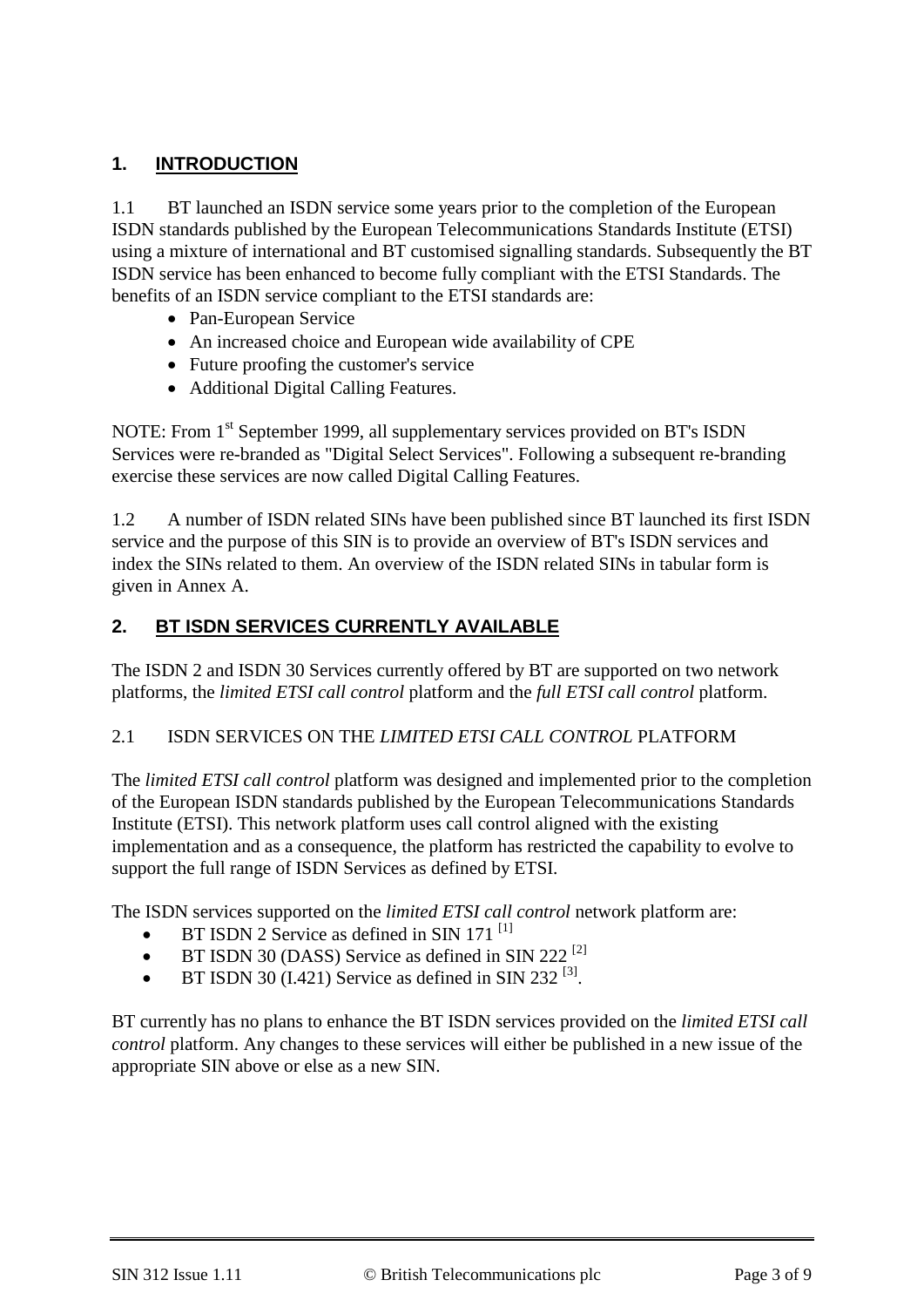#### 2.2 ISDN SERVICES ON THE *FULL ETSI CALL CONTROL* PLATFORM

The BT Euro-ISDN network platform which uses call control procedures fully aligned with the ISDN architecture as defined by the European (i.e. ETSI) standards is referred to as the *full ETSI call control* network platform.

#### 2.2.1 Circuit Switched Services

The ISDN circuit switched services supported on the *full ETSI call control* network platform are:

- BT ISDN 2e Service as defined in SIN 261<sup>[\[4\]](#page-5-3)</sup> and SIN 368<sup>[\[9\]](#page-5-4)</sup>
- BT ISDN 30e Service as defined in SIN 261<sup>[\[4\]](#page-5-3)</sup> and SIN 368<sup>[\[9\]](#page-5-4)</sup>
- Note 1: The term ISDN 2 is the BT name for the ISDN basic access service provided on the *limited ETSI call control* network platform (SIN171). The term ISDN 2e is the BT name for its ISDN basic service supported on the *full ETSI call control* network platform (SIN 261).
- Note 2: The term ISDN 30 (I.421) is the brand name for the BT ISDN primary rate access service defined in SIN 232 provided on the *limited ETSI call control* network platform. The term ISDN 30e is the BT name for its ISDN 30 (I.421) primary rate access service supported on the *full ETSI call control* network platform (SIN 261).

#### **3. SERVICE AVAILABILITY**

3.1 For details of BT ISDN 2e and ISDN 30e Services supported on the BT *full ETSI call control* network platform see SIN 261.

3.2 All new provision of ISDN basic and primary rate access services offering the ETSI customer-network interface will be on the *full ETSI call control* network platform.

- ISDN Basic Access: all new provision of ISDN basic access services will be on the *full ETSI call control* network platform ie will be the ISDN 2e service. This includes additional accesses to existing ISDN 2 hunt groups where the existing accesses have previously been provided on the *limited ETSI call control* network platform. Therefore since ISDN 2 and ISDN 2e cannot (for technical reasons) be provided as part of the same hunt group, if an existing ISDN 2 hunt group needs additional channels then the whole hunt group installation will need to be upgraded to ISDN 2e. (Note: DDI on ISDN 2e is only provided on T reference point configured lines as opposed to ISDN 2 which only support combined S/T reference point).
- ISDN Primary Rate: all new provision of ETSI ISDN primary rate services will be on the *full ETSI call control* network platform ie will be the ISDN 30e service. Additions to existing ISDN 30 (I.421) service previously provided on the *limited ETSI call control*  network platform may be supported but as previously announced in SIN 232, BT is now in the process of withdrawing ISDN 30 (I.421)*.*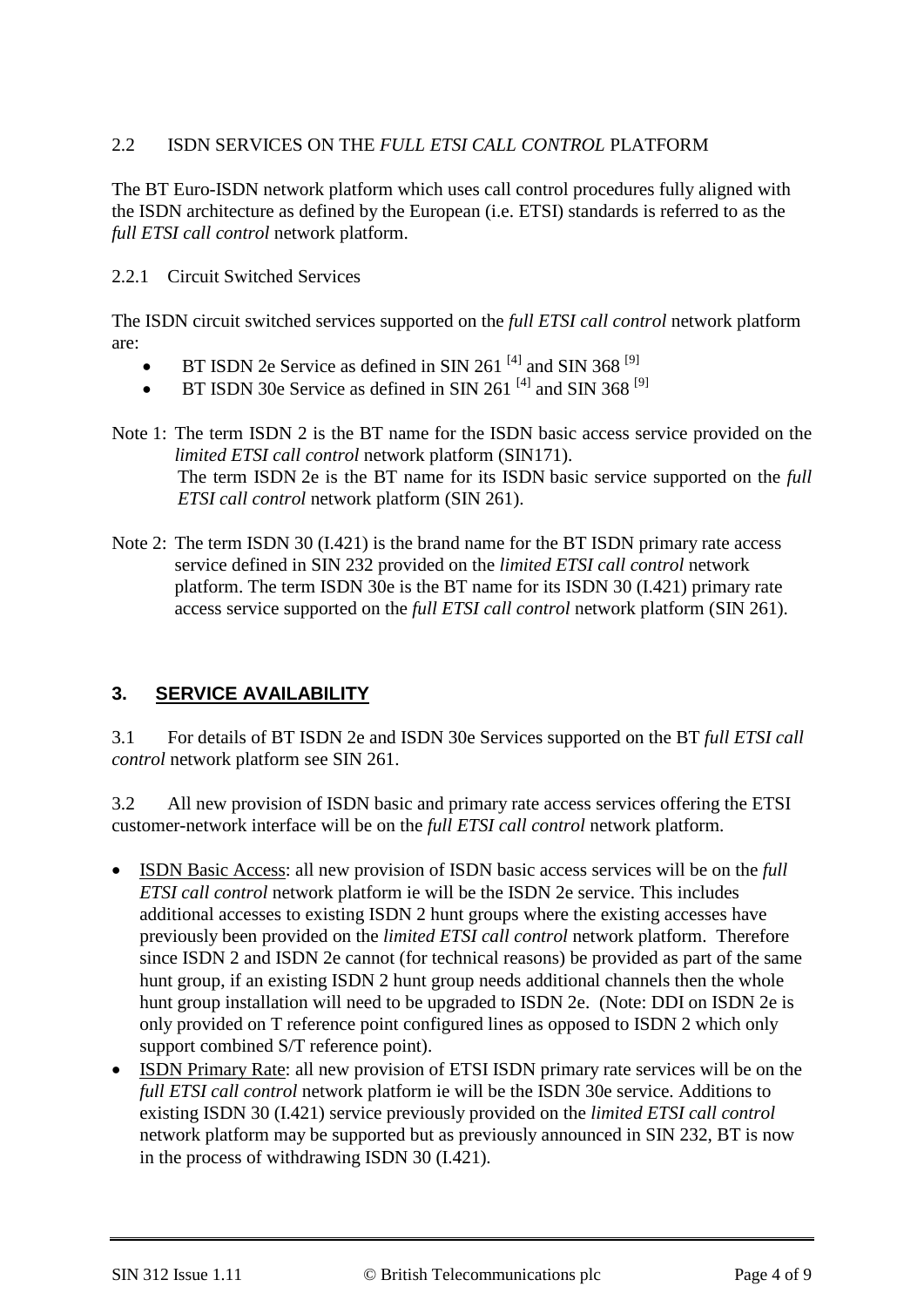Note: ISDN 30 (I.421) access supported on the *limited ETSI call control* and ISDN 30e supported on the *full ETSI call control* network platform cannot (for technical reasons) be provided as part of the same hunt group.

Provision of ISDN 30 (DASS) services will be continued.

3.3 BT is now in the process of withdrawing BT ISDN 2 and ISDN 30 (I.421) Services supported on the *limited ETSI call control* network platform (as previously announced in SINs 171 and 232 respectively).

3.4 Customers on the BT ISDN 30 (DASS) Service will not be moved onto the ISDN 30e service supported on the BT *full ETSI call control* network platform unless the customer requests such a move. BT has no plans to enhance the ISDN 30 (DASS) service. The BT ISDN 30 (DASS) Service will continue to be supported on the BT 21CN network platform.

#### **4. INDEX TO BT ISDN RELATED SINs**

This section lists all SINs currently available that are related to BT s ISDN services. SINs are available from<http://www.btplc.com/sinet/>

#### **SINs applicable to ISDN Services on the** *Limited ETSI Call Control* **Platform**

| $SIN$ 171 <sup>[1]</sup> | BT ISDN 2 National Service using limited ETSI call control - Service         |
|--------------------------|------------------------------------------------------------------------------|
|                          | Description                                                                  |
| SIN 256                  | BT ISDN 2 Service - Evolution to European Standard (ETSI) ISDN - Changes     |
|                          | to an existing network service. Now withdrawn (information incorporated into |
|                          | SIN 171 Issue 8 and later)                                                   |
| $SIN 222$ <sup>[2]</sup> | BT ISDN 30 (DASS) Service - Service Description                              |
| SIN 232 <sup>[3]</sup>   | BT ISDN 30 (I421) National Service using limited ETSI call control - Service |
|                          | Description                                                                  |

#### **SINs applicable to ISDN Services on the** *Full ETSI Call Control* **Platform**

SIN 261<sup>[\[4\]](#page-5-3)</sup> BT ISDN 2e and ISDN 30e National Service using full ETSI call control -Service Description SIN 368<sup>[\[9\]](#page-5-4)</sup> Index of Protocol Implementation Conformance Statements (PICS) for ISDN 2e and ISDN 30e Customer Interfaces SIN 369<sup>[\[10\]](#page-5-5)</sup> Protocol Implementation Conformance Statements (PICS) for ISDN 2e and ISDN 30e: Basic Call Control and Basic Services  $\text{SIN } 370$  [\[11\]](#page-5-6) Protocol Implementation Conformance Statements (PICS) for ISDN 2e and ISDN 30e: Digital Select Services SIN 277 Impact on Terminal Equipment of changes to the dialled digit numbering in the public PSTN and ISDN. Now withdrawn and relevant ISDN information incorporated into Annex C of SIN 261, Issue 5.3 and later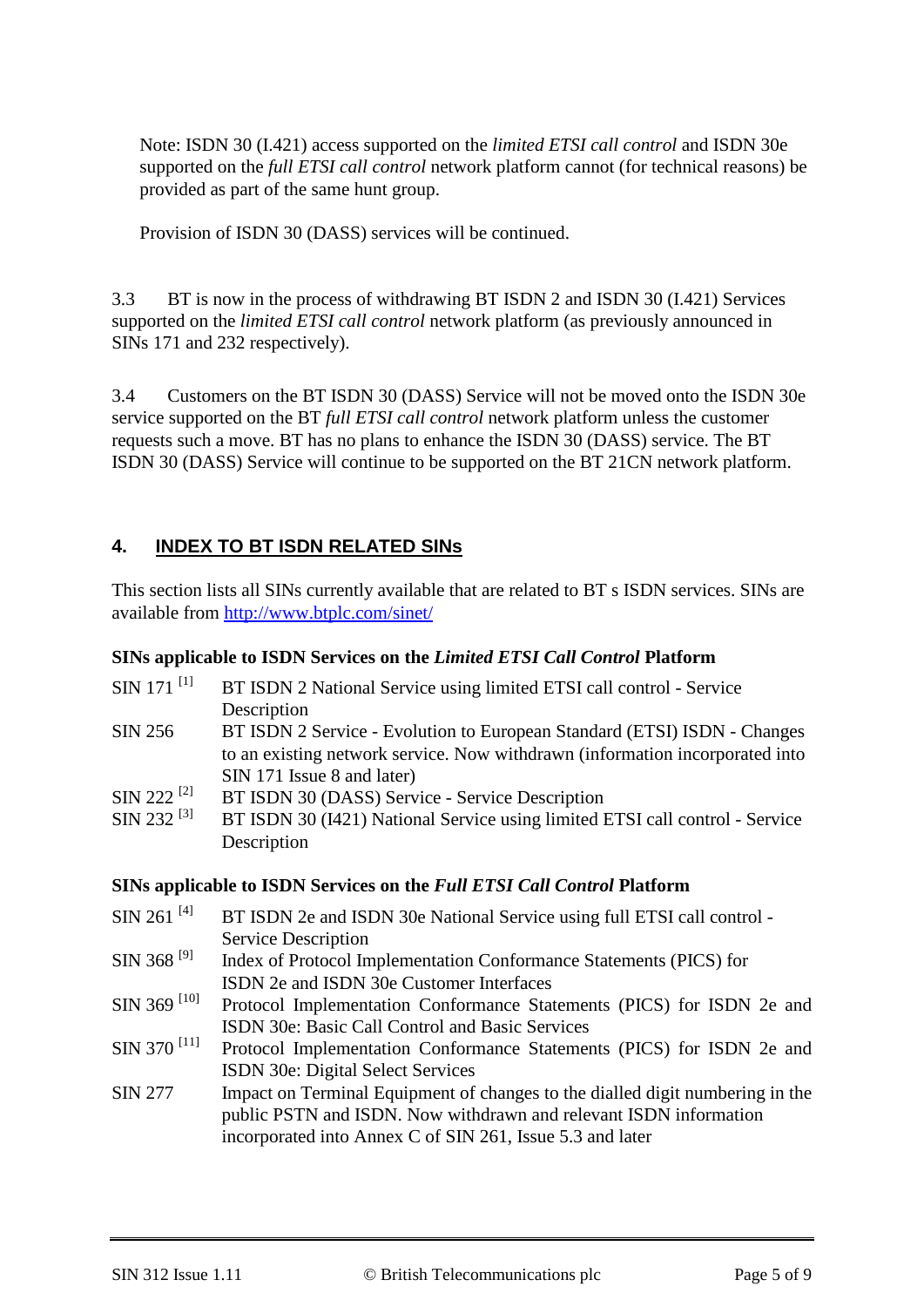#### **SINs applicable to ISDN Services on both** *Limited ETSI Call Control* **and** *Full ETSI Call Control* **Platforms**

SIN 243<sup>[\[6\]](#page-5-7)</sup> ISDN International Interworking<br>SIN 312 BT ISDN Services Overview (i.e. BT ISDN Services Overview (i.e. this document)

#### <span id="page-5-8"></span>**5. FUTURE DEVELOPMENTS**

<span id="page-5-10"></span><span id="page-5-9"></span>This document will be updated to reflect any enhancements or changes to the ISDN services offered by BT.

### <span id="page-5-11"></span>**6. CONTACT POINTS**

Contacts for further information about the BT ISDN service can be found at <http://www.btplc.com/sinet/>

<span id="page-5-12"></span>If you have questions relating to this document then please contact [sinet.helpdesk@bt.com](mailto:sinet.helpdesk@bt.com)

# <span id="page-5-15"></span>**7. REFERENCES**

<span id="page-5-14"></span><span id="page-5-13"></span><span id="page-5-7"></span><span id="page-5-3"></span><span id="page-5-2"></span><span id="page-5-1"></span><span id="page-5-0"></span>

| Ref.<br>No.    | <b>Document Number</b>      | <b>Title</b>                                                                                                                       |
|----------------|-----------------------------|------------------------------------------------------------------------------------------------------------------------------------|
| $\mathbf{1}$   | <b>SIN 171</b>              | BT ISDN 2 National Service using limited ETSI call control<br>- Service Description                                                |
| $\overline{2}$ | <b>SIN 222</b>              | BT ISDN 30 (DASS) Service - Service Description                                                                                    |
| 3              | <b>SIN 232</b>              | BT ISDN 30 (I.421) National Service using limited ETSI call<br>control - Service Description                                       |
| $\overline{4}$ | <b>SIN 261</b>              | BT ISDN 2e and ISDN 30e National Service using full ETSI<br>call control - Service Description                                     |
| 5              | Intentionally left<br>blank |                                                                                                                                    |
| 6              | <b>SIN 243</b>              | <b>ISDN</b> International Interworking                                                                                             |
| 7              | Intentionally left<br>blank |                                                                                                                                    |
| 8              | <b>SIN 367</b>              | Characteristics of the BT Network: Electrical Safety and<br><b>EMC</b>                                                             |
| 9              | <b>SIN 368</b>              | Index of Protocol Implementation Conformance Statements<br>(PICS) for ISDN 2e and ISDN 30e Customer Interfaces                     |
| 10             | <b>SIN 369</b>              | Protocol Implementation Conformance Statements (PICS)<br>for ISDN 2e and ISDN 30e: Basic Call Control and Basic<br><b>Services</b> |
| 11             | <b>SIN 370</b>              | Protocol Implementation Conformance Statements (PICS)<br>for ISDN 2e and ISDN 30e: Digital Select Services                         |

<span id="page-5-6"></span><span id="page-5-5"></span><span id="page-5-4"></span>SINs are available as .pdf (portable document format) files from the WWW site at <http://www.btplc.com/sinet/>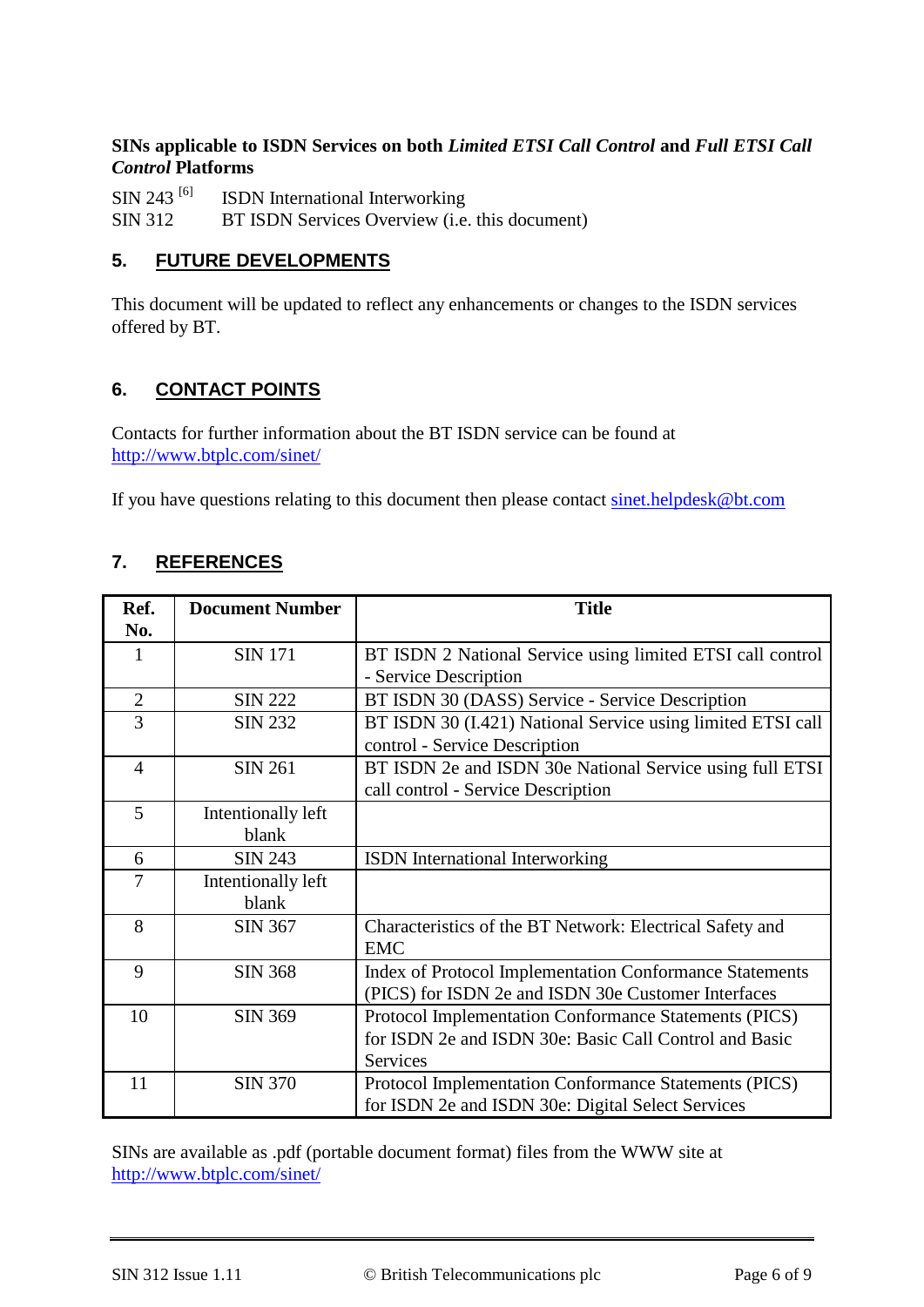#### **8. GLOSSARY**

- CPE Customer Premises Equipment
- 
- DASS Digital Access Signalling System<br>ETSI European Telecommunications St ETSI - European Telecommunications Standards Institute<br>ISDN - Integrated Services Digital Network
- ISDN Integrated Services Digital Network<br>PICS Protocol Implementation Conforman
- PICS Protocol Implementation Conformance Statement<br>PSTN Public Switched Telephone Network
- PSTN Public Switched Telephone Network<br>SIN Suppliers' Information Note
- Suppliers' Information Note

#### **9. HISTORY**

| Issue 1      | June 1998                                     |
|--------------|-----------------------------------------------|
| Issue 1.1    | January 1999                                  |
| Issue 1.2    | December 1999                                 |
| Issue $1.3$  | November 2000                                 |
| Issue 1.4    | November 2001                                 |
| Issue $1.5$  | December 2003                                 |
| Issue 1.6    | <b>July 2004</b>                              |
| Issue 1.7    | September 2006                                |
| Issue 1.8    | <b>July 2007</b>                              |
| Issue 1.9    | <b>May 2008</b>                               |
| Issue $1.10$ | January 2009                                  |
| Issue $1.11$ | April 2015 (Change SINet site references from |
|              | http://www.sinet.bt.com<br>to                 |
|              | http://www.btplc.com/sinet/)                  |
|              |                                               |

- - -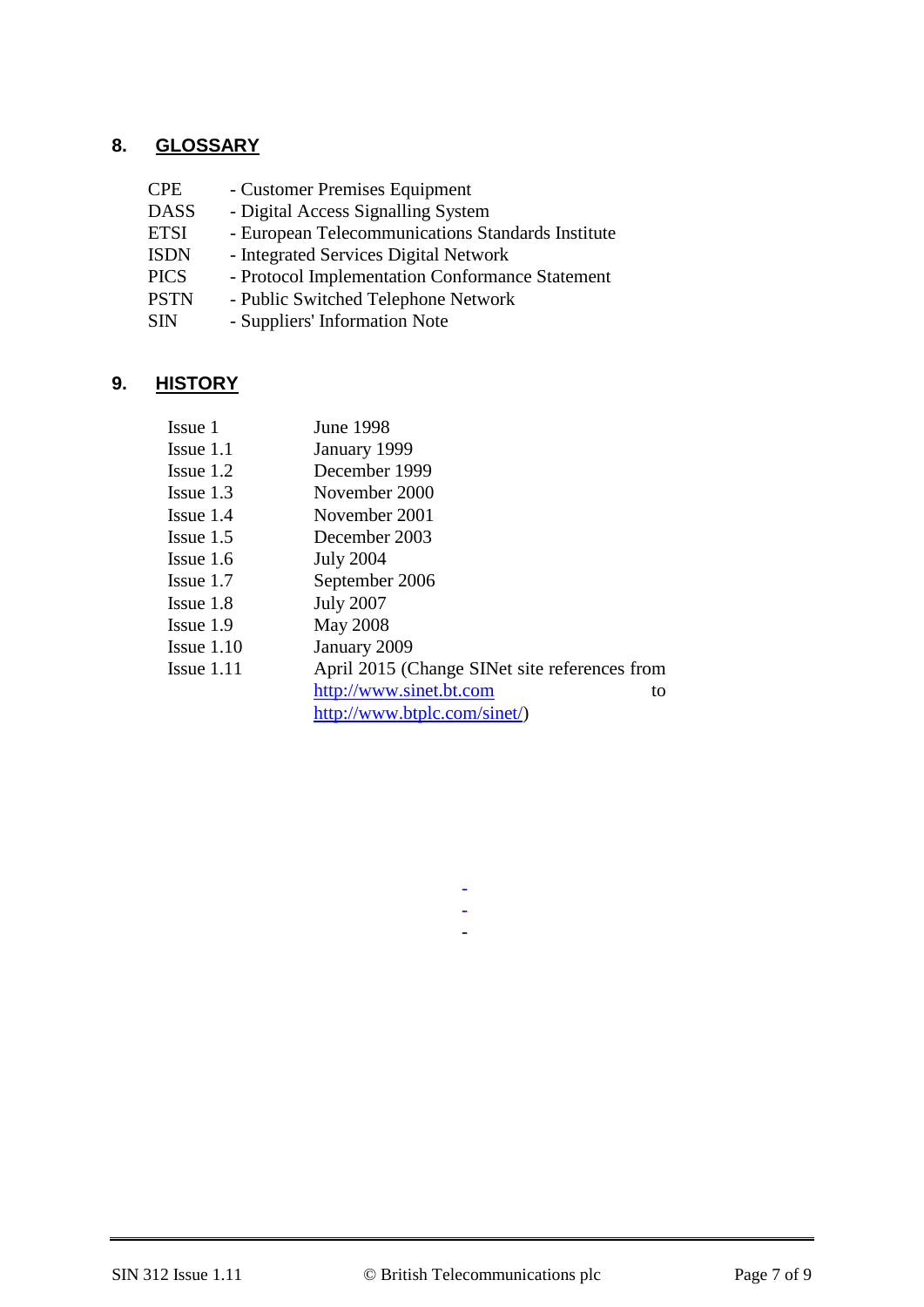#### **ANNEX A - SUMMARY OF SINS RELATING TO BT ISDN SERVICES**

| Overview of ISDN SINs [this SIN]<br>(SIN 312) |                        |                               |                                                                   |          |                              |  |  |  |
|-----------------------------------------------|------------------------|-------------------------------|-------------------------------------------------------------------|----------|------------------------------|--|--|--|
| <b>Limited ETSI Call Control</b>              |                        | <b>Full ETSI Call Control</b> |                                                                   |          |                              |  |  |  |
| ISDN 2                                        | ISDN 30 (DASS)         | ISDN 30 (I.421)               | ISDN 2e                                                           | ISDN 30e | <b>General</b>               |  |  |  |
| SIN 171 $^{[1]}$                              | SIN 222 <sup>[2]</sup> | SIN 232 $^{[3]}$              | SIN 261 $[4]$                                                     |          | SIN 243 <sup>[6]</sup>       |  |  |  |
|                                               |                        |                               | $SIN 368$ <sup>[9]</sup> (PICS Overview)                          |          | (International Interworking) |  |  |  |
|                                               |                        |                               | $\text{SIN } 369$ <sup>[10]</sup> (Basic Call Control PICS)       |          |                              |  |  |  |
|                                               |                        |                               | $\text{SIN } 370$ <sup>[11]</sup> (Digital Calling Features PICS) |          |                              |  |  |  |

• Note: Only SINs contain information relating specifically to the ISDN are listed above. There are other SINs that are relevant to switched services be they on PSTN or ISDN e.g.: SIN 367<sup>[\[8\]](#page-5-15)</sup> (Characteristics of the BT Network: Electrical Safety and EMC),

- End of Annex A -